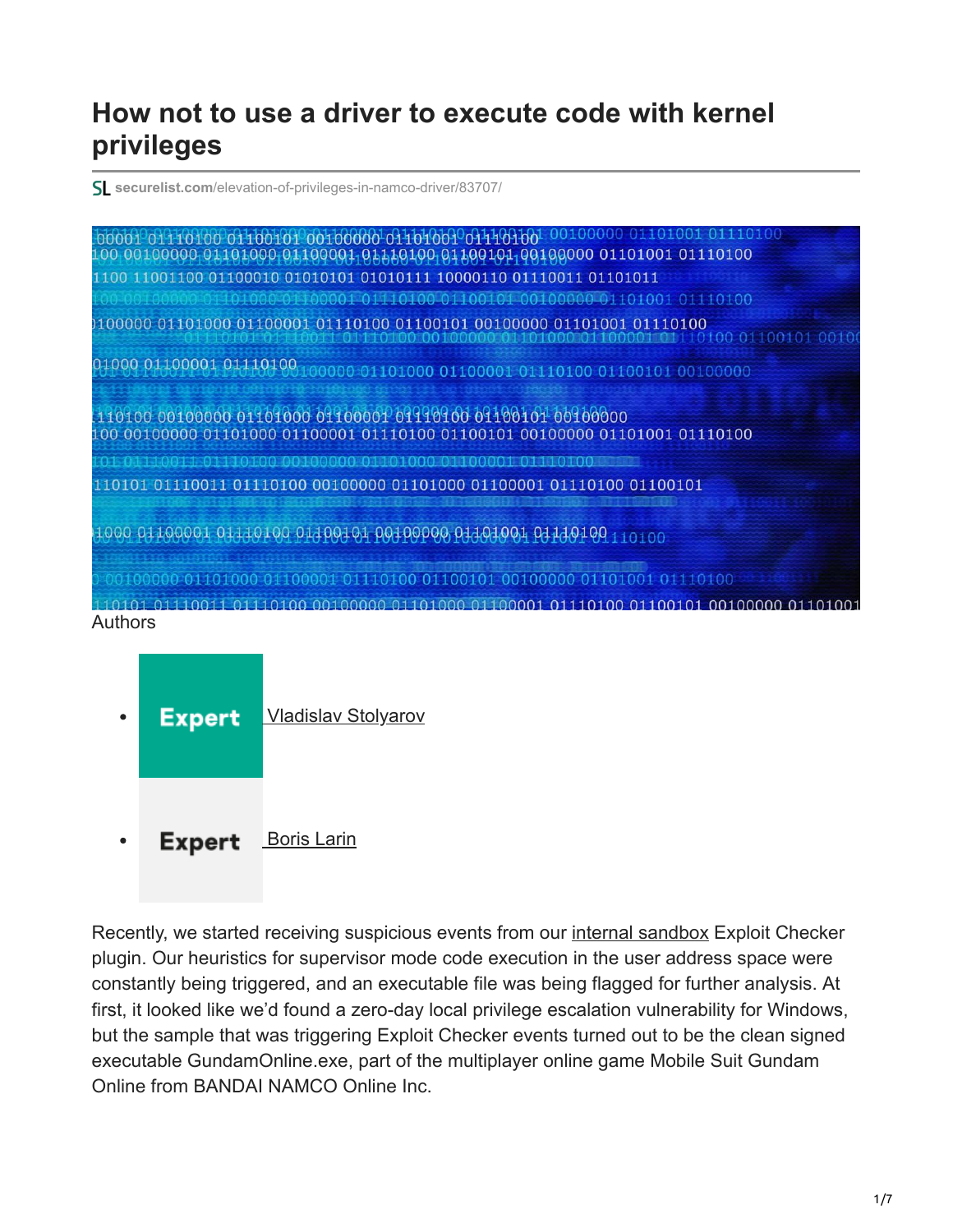The initial sample is packed using a custom packer and contains anti-analysis techniques that complicate static analysis. For example, it tries to detect if it's being launched inside a virtual machine by performing a [well-known VMware hypervisor detection routine.](https://kb.vmware.com/s/article/1009458) It first loads the EAX register with the hypervisor magic value VMXh, and the ECX register with the value 0x0A, which is a special command to receive the hypervisor version. Then it performs an 'in' command to the VMware hypervisor IO port 0x5658. If the EBX register is overwritten with VMXh as a result of that operation, it means the executable file is running on the VMware machine.

| 0017CC2B: 60       |                        | pushad |                            |
|--------------------|------------------------|--------|----------------------------|
|                    | 0017CC2C: B868584D56   | mov    | eax, 0564D5868; 'WMXh'     |
|                    | 0017CC31: BB65D48586   | mov    | $ebx,08685D465$ ; 'XE $e'$ |
|                    | 0017CC36: B90A000000   | mov    | ecx,00000000A              |
| 0017CC3B: 66BA5856 |                        | mov    | dx,05658; 'VX'             |
| 0017CC3F: ED       |                        | in     | eax, dx                    |
|                    | 0017CC40: 81FB68584D56 | cmp    | ebx,0564D5868; 'WMXh'      |
| 0017CC46: 7500     |                        | jnz    | $00017CC48 - 12$           |
| 0017CC48: 61       |                        | 2popad |                            |

Our [sandbox](https://encyclopedia.kaspersky.com/glossary/sandbox/?utm_source=securelist&utm_medium=blog&utm_campaign=termin-explanation) execution logs showed that the user space memory page is called from the driver bandainamcoonline.sys immediately after IOCTL request 0xAA012044 to device object \.Htsysm7838 that is created by the driver. The driver itself is installed just before that. It is first dropped to the directory C:WindowsSysWOW64 by a GundamOnline executable, loaded using NtLoadDriver() and deleted immediately afterwards.

| Time  Process Name                                                         | PID   Operation                                                      | Path                                                                                                                          | Result | Detail                                                                                                                            |
|----------------------------------------------------------------------------|----------------------------------------------------------------------|-------------------------------------------------------------------------------------------------------------------------------|--------|-----------------------------------------------------------------------------------------------------------------------------------|
| 4:53:0 @GundamOnline.exe 2712 @CreateFile                                  |                                                                      |                                                                                                                               |        | C:\\Windows\Sys\WOW64\bandainamononline.sys SUCCESS Desired Access: Generic Write, Read Attributes, Disposition: Overwritelf, Opt |
|                                                                            | 4:53:0 <b>M</b> GundamOnline.exe 2712 A QueryNameInformationFile     |                                                                                                                               |        | C:\\/\/indows\Sys\/VO\/64\bandainamck\thine.sys SUCCESS Name:\\/\/indows\Sys\/O\/64\bandainamcoonline.sys                         |
|                                                                            | 4:53:0 <b>M</b> Gundam Online.exe 2712 A Query Name Information File |                                                                                                                               |        | C:\\/\/indows\Sys\/VO\/64\bandainamcoonline.sys SUCCESS Name:\\/\/indows\Sys\/VO\/64\bandainamcoonline.sys                        |
| 4:53:0 图 Gundam Online.exe 2712 WriteFile                                  |                                                                      | C:\Windows\Svs\WOW64\bandainamcoonline.svs SUCCESS Offset: 0, Length: 10,128, Priority: Normal                                |        |                                                                                                                                   |
|                                                                            | 4:53:0 <b>A</b> Gundam Online.exe 2712 A Query Name Information File |                                                                                                                               |        | C:\\/\/indows\Sys\/VO\/64\bandainamcoonline.sys SUCCESS Name:\\/\/indows\Sys\/O\/64\bandainamcoonline.sys                         |
|                                                                            | 4:53:0 <b>M</b> GundamOnline.exe 2712 SetBasicInformationFile        |                                                                                                                               |        | C: \\/indows\Sys\/O\/64\bandainamcoonline.sys SUCCESS CreationTime: 7/10/2013 2:35:24 AM, LastAccessTime: 7/10/2013 2:35:24       |
|                                                                            | 4:53:0 <b>A</b> GundamOnline.exe 2712 AQueryNameInformationFile      |                                                                                                                               |        | C:\\/\indows\Svs\/\O\\/64\bandainamcoonline.svs SUCCESS Name:\\/\indows\Svs\/\O\\/64\bandainamcoonline.svs                        |
| 4:53:0     153:0     153:0   153:0   153:0   153:0   153:0   153:0   153:0 |                                                                      | C:\Windows\Svs\VOW64\bandainamcoonline.svs SUCCESS                                                                            |        |                                                                                                                                   |
| 4:53:0 <b>Subject</b> Gundam Online.exe 2712 A CreateFile                  |                                                                      |                                                                                                                               |        | C: Windows\Sys\WOW64\bandainamcoonline.sys SUCCESS Desired Access: Read Attributes, Delete, Disposition: Open, Options: Non-Di    |
|                                                                            | 4:53:0 <b>磷GundamOnline.exe</b> 2712 AQueryAttributeTagFile          | C:\\/indows\Sys\/O\/64\bandainamcoonline.sys SUCCESS Attributes: ANCI, ReparseTag: 0x0                                        |        |                                                                                                                                   |
|                                                                            |                                                                      | 4:53:0 WiGundamOnline.exe 2712 - SetDispositionInformationFile C:\Windows\SysWOW64\bandainamcoonline.sys SUCCESS Delete: True |        |                                                                                                                                   |
| 4:53:0 M Gundam Online.exe 2712 A CloseFile                                |                                                                      | C:\Windows\Sys\/OW64\bandainamcoonline.sys SUCCESS                                                                            |        |                                                                                                                                   |

Normally, this kind of behavior should not be allowed due to SMEP (Supervisor Mode Execution Prevention). This is a security feature present on the latest Intel processors that restricts supervisor mode execution on user memory pages. Page type is determined using the User/Supervisor flag in the page table entry. If a user memory page is called while in supervisor execution mode, SMEP generates an access violation exception and, as a result, the system will trigger a bug check and halt. This is commonly referred to as a [BSOD.](https://encyclopedia.kaspersky.com/glossary/blue-screen-of-death-bsod/?utm_source=securelist&utm_medium=blog&utm_campaign=termin-explanation)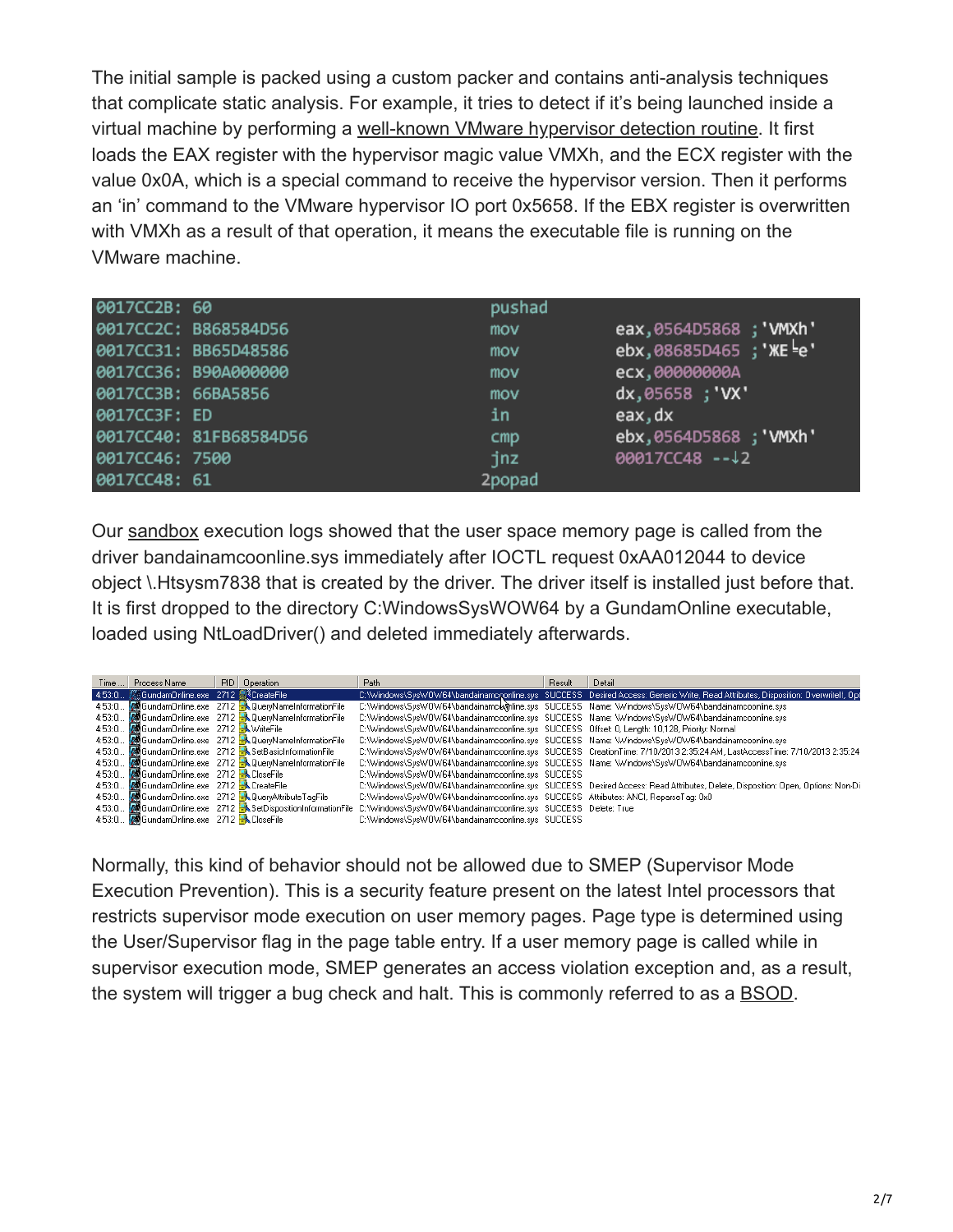## Certificate

| General                                                                                                                                                                | <b>Details</b><br>Certification Path                            |  |  |  |  |  |
|------------------------------------------------------------------------------------------------------------------------------------------------------------------------|-----------------------------------------------------------------|--|--|--|--|--|
| <b>Certificate Information</b>                                                                                                                                         |                                                                 |  |  |  |  |  |
| This certificate is intended for the following purpose(s):<br>• Ensures software came from software publisher<br>. Protects software from alteration after publication |                                                                 |  |  |  |  |  |
|                                                                                                                                                                        | * Refer to the certification authority's statement for details. |  |  |  |  |  |
|                                                                                                                                                                        | <b>Issued to:</b> NAMCO BANDAI Online Inc.                      |  |  |  |  |  |
|                                                                                                                                                                        | <b>Issued by:</b> GlobalSign CodeSigning CA - G2                |  |  |  |  |  |
|                                                                                                                                                                        | Valid from 22.08.2012 to 21.10.2014                             |  |  |  |  |  |
|                                                                                                                                                                        |                                                                 |  |  |  |  |  |
|                                                                                                                                                                        | Install Certificate<br>Issuer Statement                         |  |  |  |  |  |
|                                                                                                                                                                        |                                                                 |  |  |  |  |  |
|                                                                                                                                                                        | ОК                                                              |  |  |  |  |  |

*The dropped driver itself is a legitimate driver, signed with a certificate issued to NAMCO BANDAI Online Inc.*

The certificate validity period tells us two things. First, this certificate has been valid since 2012, which could mean that the first vulnerable version of the driver was released around the same time. However, we were unable to find one; the earliest sample of bandainamcoonline.sys that we found dates back to November 2015. Secondly, because it expired more than three years ago, you could be forgiven for thinking it's impossible to install a driver signed with this certificate in a system. Actually, there's nothing stopping you from installing and loading a driver with an expired certificate validity period.

In order to find the cause of the heuristics trigger, we need to do a static analysis of the driver itself. In the DriverEntry function it first decodes the device object name string in memory, and then creates the device \.Htsysm7838. The other two encoded strings – bandainamcoonline and bandainamcoonline.sys – are not used in the driver.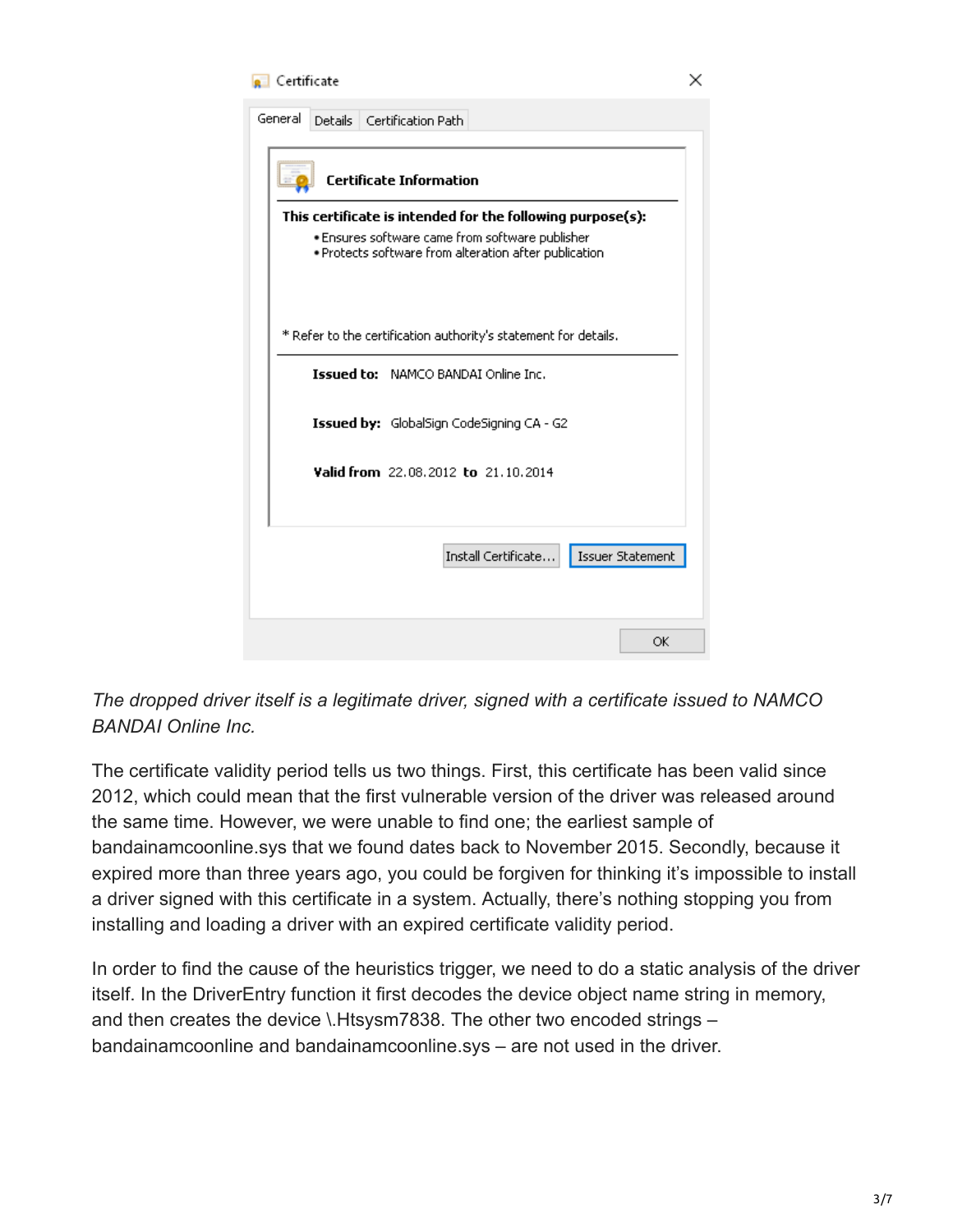| .text:000000000001066C 48 8D 15 0D 03 00 00    | lea.       | rdx, encodedStr<br>; Htsysm7838                                                                                                             |
|------------------------------------------------|------------|---------------------------------------------------------------------------------------------------------------------------------------------|
| .text:0000000000010673 49 8B CB                | mov        | : \Device\<br>rcx. r11                                                                                                                      |
| .text:0000000000010676 E8 31 FD FF FF          | call       | <b>DecodeEncodedStr</b>                                                                                                                     |
| .text:000000000001067B 48 8D 4C 24 40          | lea        | rcx, [rsp+78h-DestinationStrinq] ; DestinationStrinq                                                                                        |
| .text:0000000000010680 49 8B D3                | <b>mov</b> | ; SourceString<br>rdx, r11                                                                                                                  |
| .text:0000000000010683 FF 15 7F FC FF FF       | call       | cs:RtlInitUnicodeString                                                                                                                     |
| .text:0000000000010689 4C 8D 9C 24 90 00 00 00 | lea        | r11, [rsp+78h+arq 10]                                                                                                                       |
| .text:0000000000010691 4C 8D 44 24 40          | lea        | r8, [rsp+78h-DestinationStrinq] ; DeviceName                                                                                                |
| .text:0000000000010696 4C 89 5C 24 30          | nov.       | [rsp+78h-DeviceObject], r11 ; DeviceObject                                                                                                  |
| .text:000000000001069B 41 B9 01 AA 00 00       | mov        | r9d, 0AA01h and a control of the state of the state of the state of the state of the state of the state of the<br>: DeviceTupe              |
| .text:00000000000106A1 33 D2                   | xor        | : DeviceExtensionSize<br>edx, edx                                                                                                           |
| .text:00000000000106A3 48 8B CB                | mov        | ; DriverObject<br>rcx.rbx<br>and the state of the state of the state of the state of the state of the state of the state of the state of th |
| .text:00000000000106A6 C6 44 24 28 00          | <b>nov</b> | [rsp+78h-Exclusive], 0 ; Exclusive                                                                                                          |
| .text:00000000000106AB C7 44 24 20 00 00 00 00 | <b>MOV</b> | [rsp+78h+DeviceCharacteristics], 0 ; DeviceCharacteristics                                                                                  |
| .text:00000000000106B3 FF 15 6F FC FF FF       | call       | cs:IoCreateDevice                                                                                                                           |
| .text:00000000000106B9 85 C0                   | test       | eax, eax                                                                                                                                    |
| .text:00000000000106BB OF 88 8F 00 00 00       | js:        | error loc 10750                                                                                                                             |

The driver itself is very small and contains only three registered major functions. Function IRP\_MJ\_DEVICE\_CONTROL, which handles requests, accepts only two IOCTLs: 0xAA012044 and 0xAA013044. When called, it checks the size of the input and output buffers and eventually calls the ExecuteUserspaceCode function, passing on the contents of the input buffer to it.



The function ExecuteUserspaceCode performs a single check on the input buffer, which contains a pointer to a user space function or a shellcode, and disables SMEP while saving old CR4 register values. It then calls that function, passing it a pointer to the MmGetSystemRoutineAddress as an argument. After that it restores the original register state, re-enabling SMEP.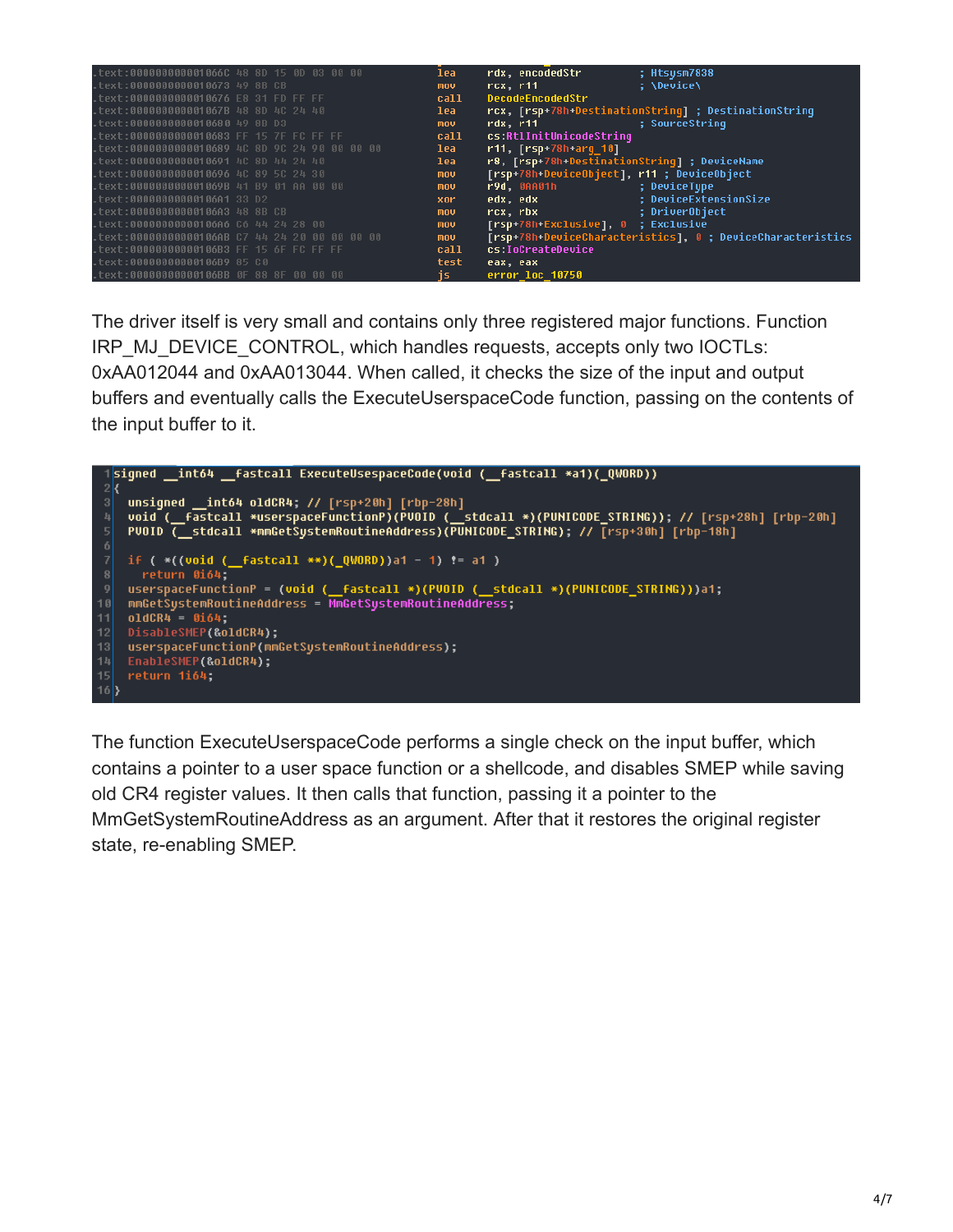

To be able to directly call the user function from the provided pointer driver it is necessary to remove a specific bit in the CR4 register first to temporarily stop SMEP, which is what the DisableSMEP function does. The original CR4 values are then restored by the EnableSMEP function.

The vulnerability in this case is that other than the basic checks on the format of the input buffer, no additional checks are done. Therefore, any user on the system can use this driver to elevate their privileges and execute arbitrary code in the Ring 0 of the OS. Even if the driver is not present in the system, an attacker can register it with Windows API functions and exploit the flaw.

We realized that this vulnerability looks exactly like the one [found in Capcom's driver](https://www.theregister.co.uk/2016/09/23/capcom_street_fighter_v/) last year.

| Line  | Address  | Name               | Address 2 | Name 2             | Ratio |     |    | <b>BBlocks 1 BBlocks 2 Description</b> |
|-------|----------|--------------------|-----------|--------------------|-------|-----|----|----------------------------------------|
| 00000 | 000103ac | sub 103AC          | 000103ac  | sub 103AC          | 1.000 | 16  | 16 | 100% equal                             |
| 00001 | 000104e4 | sub 104E4          | 000104e4  | sub 104E4          | 1.000 | -4. | 4  | 100% equal                             |
| 00002 | 00010788 | sub 10788          | 00010788  | sub 10788          | 1.000 |     |    | 100% equal                             |
| 00003 | 000107a0 | sub 107A0          | 000107a0  | sub 107A0          | 1.000 |     |    | 100% equal                             |
| 00004 | 0001047c | sub 1047C          | 0001047c  | sub 1047C          | 1.000 |     | з. | Same RVA and hash                      |
| 00005 | 00010524 | sub 10524          | 00010524  | sub 10524          | 1.000 | -4  | 4  | Same RVA and hash                      |
| 00006 | 00010590 | sub 10590          | 00010590  | sub 10590          | 1.000 | 16  | 16 | Same RVA and hash                      |
| 00007 | 0001063c | <b>DriverEntry</b> | 0001063c  | <b>DriverEntry</b> | 1.000 | 10  | 10 | Same RVA and hash                      |

Binary diffing bandainamcoonline.sys and capcom.sys proves exactly that, showing there are almost no differences between the two drivers. The only slight variations are the encoded strings and digital signatures. Because the earliest sample of the vulnerable driver that we've been able to find dates to November 2015, it can be assumed that this vulnerability first appeared in the bandainamcoonline.sys driver – almost a year before a similar driver was used by Capcom.

We believe both drivers were almost certainly compiled from the same source code, as a part of an anti-hacking solution to prevent users from cheating in the game. The presence of functions that implicitly disable and re-enable SMEP show that this design decision was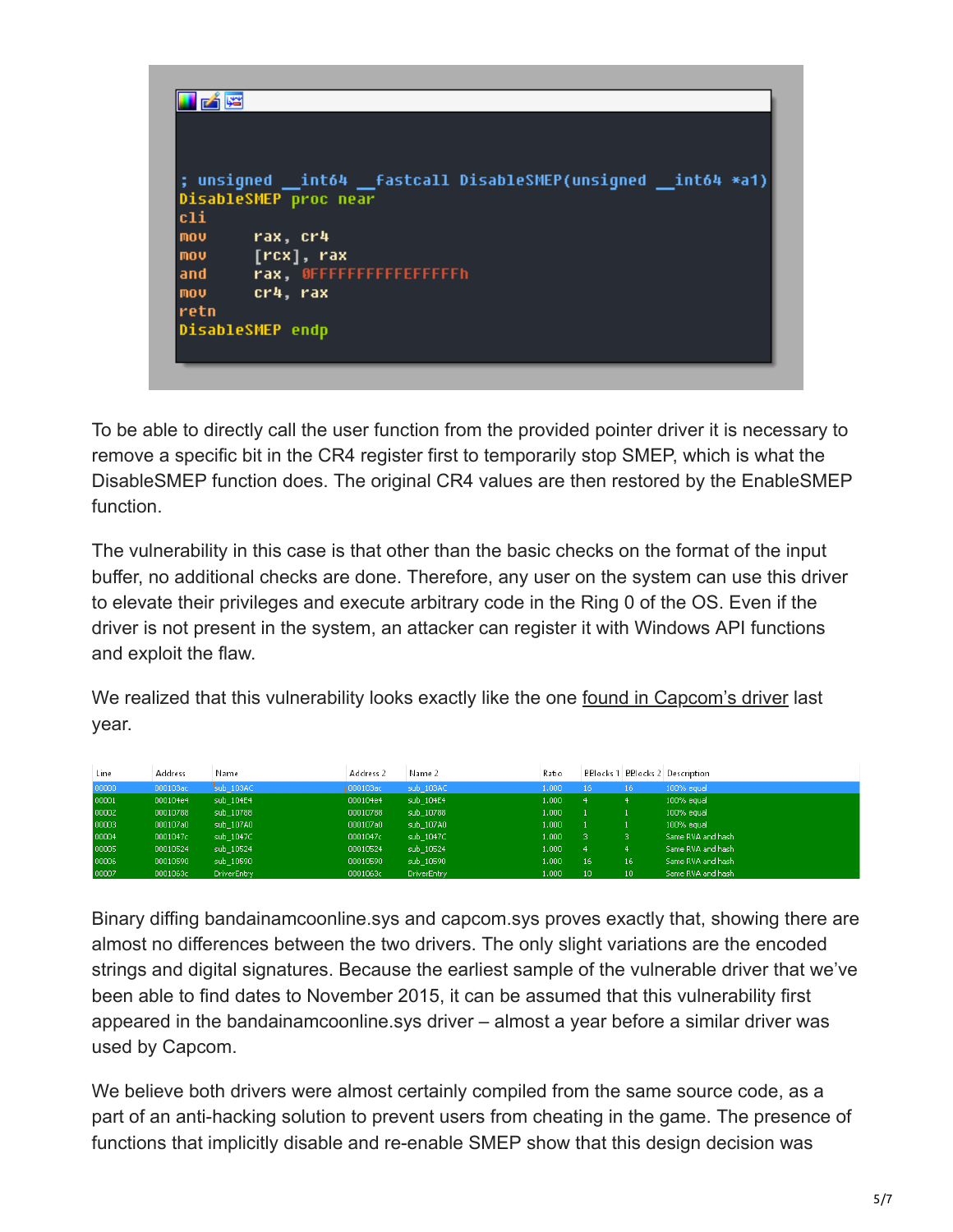intentional. But because the driver makes no additional security checks, any user can call and exploit the vulnerable IO control code by using Windows APIs such as DeviceIoControl(). This essentially makes the driver a rootkit, allowing anyone to interact with the operating system at the highest privilege level. In fact, we found multiple malware samples (already detected by our products) using a previously known vulnerability in capcom.sys to elevate their privileges to System level.

After finding the vulnerability we contacted BANDAI NAMCO Online Inc. The vendor responded promptly and released a patch three days later. They removed the driver altogether, and it is no longer loaded by the game executable. This is very similar to what Capcom did, and is perfectly acceptable in this case.

Finding this vulnerability wouldn't have been possible without our Exploit Checker [technology, which is a plugin for our sandbox, and can be also found in KATA \(Kaspersky](https://www.kaspersky.com/enterprise-security/anti-targeted-attack-platform) Anti Targeted Attack Platform). The technology was designed to monitor suspicious events that occur at the earliest post-exploitation phases and can detect common techniques used in exploits, such as ROP, Heap Spray, Stack Pivot, and so on. In this particular case, multiple heuristics for executing code in supervisor mode in the user address space were triggered, and the sample was flagged for further analysis. If a token-swapping attempt was performed to elevate process privileges, a technique that's widely used in LPE exploits, it would have been automatically detected by Exploit Checker heuristics.

Kaspersky Lab solutions detect the vulnerable drivers mentioned in this article as HEUR:HackTool.Win32.Banco.a and HEUR:HackTool.Win32.Capco.a.

- [Drivers](https://securelist.com/tag/drivers/)
- [Virtualization](https://securelist.com/tag/virtualization/)
- [Vulnerabilities](https://securelist.com/tag/vulnerabilities/)

Authors



A vulnerable driver: lesson almost learned